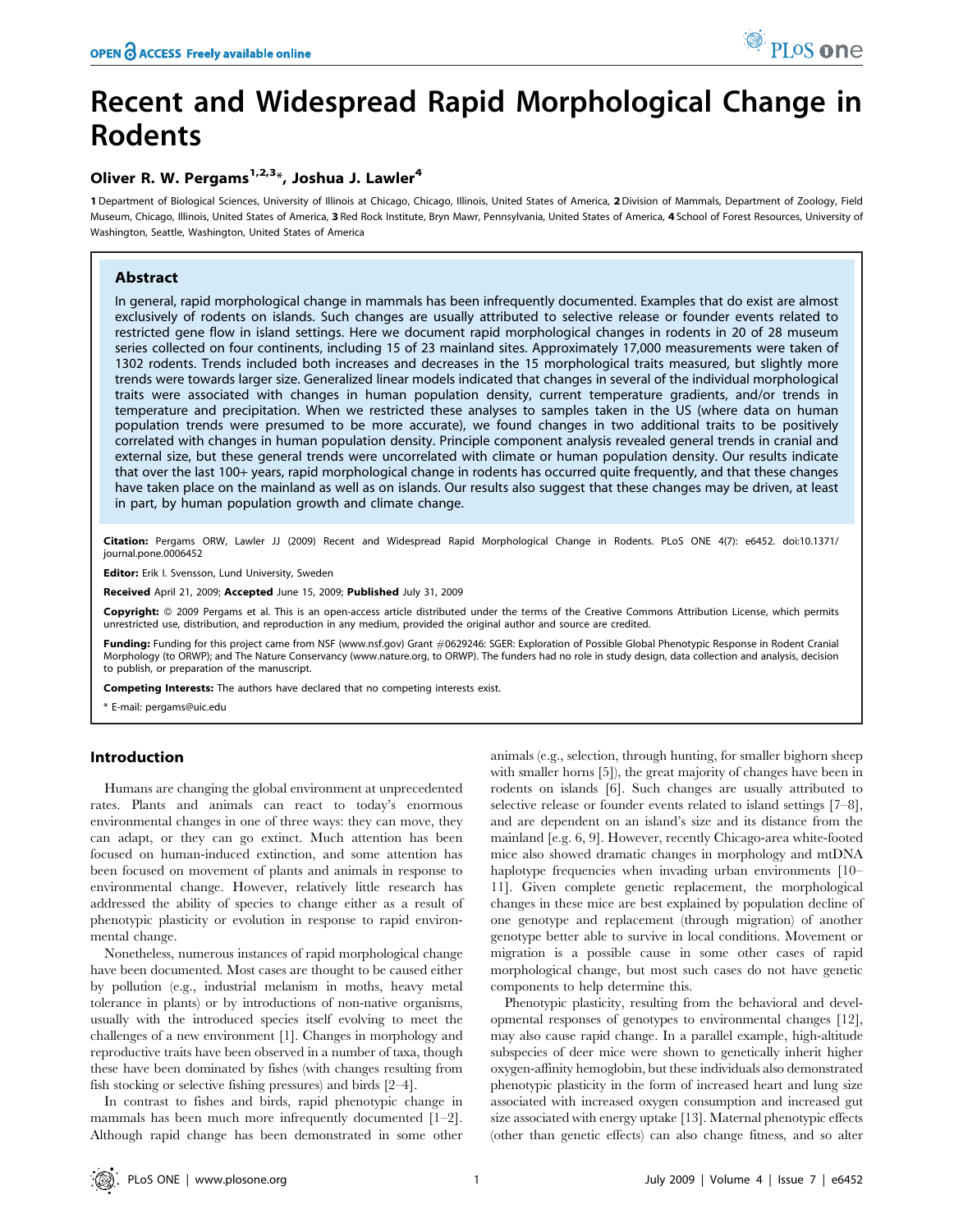phenotype frequencies [14]. Rapid selection of secondary sexual traits is also being documented more frequently, and usually involves changes in size, coloration, or courtship song [15].

There are a number of potential factors that could drive rapid morphological changes, whatever their mechanisms. Climate change has only recently begun to be implicated as a cause of rapid phenotypic change, but cases are now being documented with greater frequency [3,15]. Microevolution for resistance to ozone pollution was documented in plantain [16], and rapid increase in growth rate in Arabidopsis in response to elevated atmospheric  $CO<sub>2</sub>$ was demonstrated [17]. Rapid change in flowering time of turnips in response to variation in length in growing-season length has been documented [18]. Climate change has also caused rapid phenotypic change in butterflies [19] and birds [20–25]. A 47-year study of great tits in the UK showed a plastic shift in breeding date in response to climate [21]. Similarly, a study of red-billed gulls showed that while mean body mass increased with temperature there was no evidence of genetic change [25].

Urbanization is a second, major component of global change that has the potential to drive rapid morphological change. Obviously, increases in human population density are markers of increased anthropogenic effects of all kinds. For example, increasing human population density was hypothesized to cause loss of beak size bimodality in Darwin's finches [26]. Some anthropogenic effects, such as habitat loss and alteration, increase concurrently or nearconcurrently with population density. Other anthropogenic effects, such as climate change, have substantially longer time lags.

To test the hypothesis that rapid morphological change is frequent in rodents on the mainland as well as on islands, and to investigate whether such change is being driven by either climate change specifically or increases in human populations generally, we sampled museum specimens of mammals collected over the last 100+ years. We measured 1302 specimens of 25 species in 28 museum series from 22 locations [Table 1], taking approximately 13,000 cranial measurements and recording some 4,000 external measurements. For each of the 28 series, we assessed local trends in climate and human population density over each of the collection periods. We then assessed whether and where change has occurred in rodent populations, and whether those changes were associated with either climate change or human population growth.

#### Methods

#### Specimen Selection

Our base criteria were that there should be a number of specimens collected both before and after 1950 in the same collection locality, defined as the county/district (or equivalent) level. This is the maximum level of geographic resolution likely to be encountered in museum specimens. We searched first for rodents from Families Cricetidae and Muridae, as most mammals in which rapid morphological change had been previously documented were from these families. We found 16 appropriate Cricetidae and six appropriate Muridae museum series. To increase the scope of the study, we added an additional six series consisting of Heteromyidae, Sciuridae, Geomyidae, and Spalacidae. These were the only additional series within Rodentia and meeting our criteria (collection before and after 1950, at least county/district locality resolution) that we found. Although the 25 resulting species are clearly not a random sample of rodents, they are all the species of rodents for which specimen coverage met these search criteria. We should note that a preponderance of Cricetidae and Muridae exists in museum collections overall: for example 67.5% of all Rodentia specimens at the National Museum are Cricetidae and Muridae. Data from Channel Island deer mice [6,27–28] and Chicago-area

white-footed mice [11] were included. By continent, 13 cases were from North America (US, including Alaska), 11 from South America (Chile, Mexico, and Peru), three from Africa (Kenya), and one from Asia (Philippines). There were 693 specimens collected before 1950, the earliest in 1892; and there were 609 specimens collected after 1950, the latest in 2001.

#### Morphology

Eleven cranial measurements were taken following Collins and George [29], unless otherwise indicated. Measurements included: alimentary toothrow (AL), breadth of braincase (BB), breadth of rostrum (BR), depth of braincase (DBC), greatest length of skull (GL), interorbital breadth (IB), length of braincase (LBC), length of incisive foramen (LIF), length of palate plus incisor (LPN, measured as the greatest distance from the end of the nasals to the mesopterygoid fossa), length from supraorbitals to nasals (ONL, measured as the least distance from the supraorbital notch to the tip of the nasals), and zygomatic breadth (ZB) [Fig. 1]. All cranial measurements were taken by ORWP with a digital caliper, to the nearest 0.5 mm. The four standard external measurements in museum specimens were originally made by numerous different museum preparers and recorded from museum tags: total length (TOT), tail length (TAIL), hind foot length (HF), and ear length (EAR). Because of either lack of external measurement by museum preparers or damage to the skulls, some measurements were not available for some specimens. All measurements available to us were used. A spreadsheet containing all measurements may be found online at http://www.redrockinstitute.org/uploads/PergamsLawlerMeasurements.xls.

Normality of distribution was determined by visual inspection of normal probability plots [30] and Liliefors test [31]. SPSS v. 15.0 (SPSS, Inc. 2006) and SYSTAT v. 11.0 (SPSS, Inc. 2004) were used for statistical analyses.

To determine if morphological change had occurred, data were categorized into two time periods. We examined scatterplots of all collection years by case and determined that a cut point of the year 1950 was both appropriate to the data and logical in that it divided the collection range approximately equally. We performed independent-samples t-tests testing the significance of the difference between the sample means of the pre- and post-1950 time periods of each measurement of specimens at each location. Although we considered using regression analyses to examine trends in morphology over the entire collection period, the data were generally divided into two time periods, one in the earlier part of the  $20<sup>th</sup>$  century and one around the turn of the  $21<sup>st</sup>$  century. Thus, the data were more amenable to a categorical analysis. We used the Levene statistic [32] to test the assumption of equal variance, and applied the appropriate t-test. Though there have been recent and substantial objections to the use of sequential Bonferroni corrections [especially by ecologists; e.g. 33], to be conservative we then applied a Holm-Bonferroni sequential correction to account for the multiple tests being conducted [34]. We tabulated counts of significant increases and decreases in measurements as well as all changes (at Bonferroni adj.  $p<0.05$ ) in each case.

Because we wished to evaluate rates of change as well as total amounts of change, we calculated the rate of annual change in each significant trait. This was done by dividing the difference in means by the difference in the means of collection years, both between periods. We displayed these data using box plots.

We also calculated rates of evolution in darwins with the equation

$$
d = |(\ln \times 2 - \ln \times 1)/\Delta t|
$$
 [35]

in which $\times1$  and $\times2$  are the mean value of each measurement in the time classes and  $\Delta t$  is time interval per million years.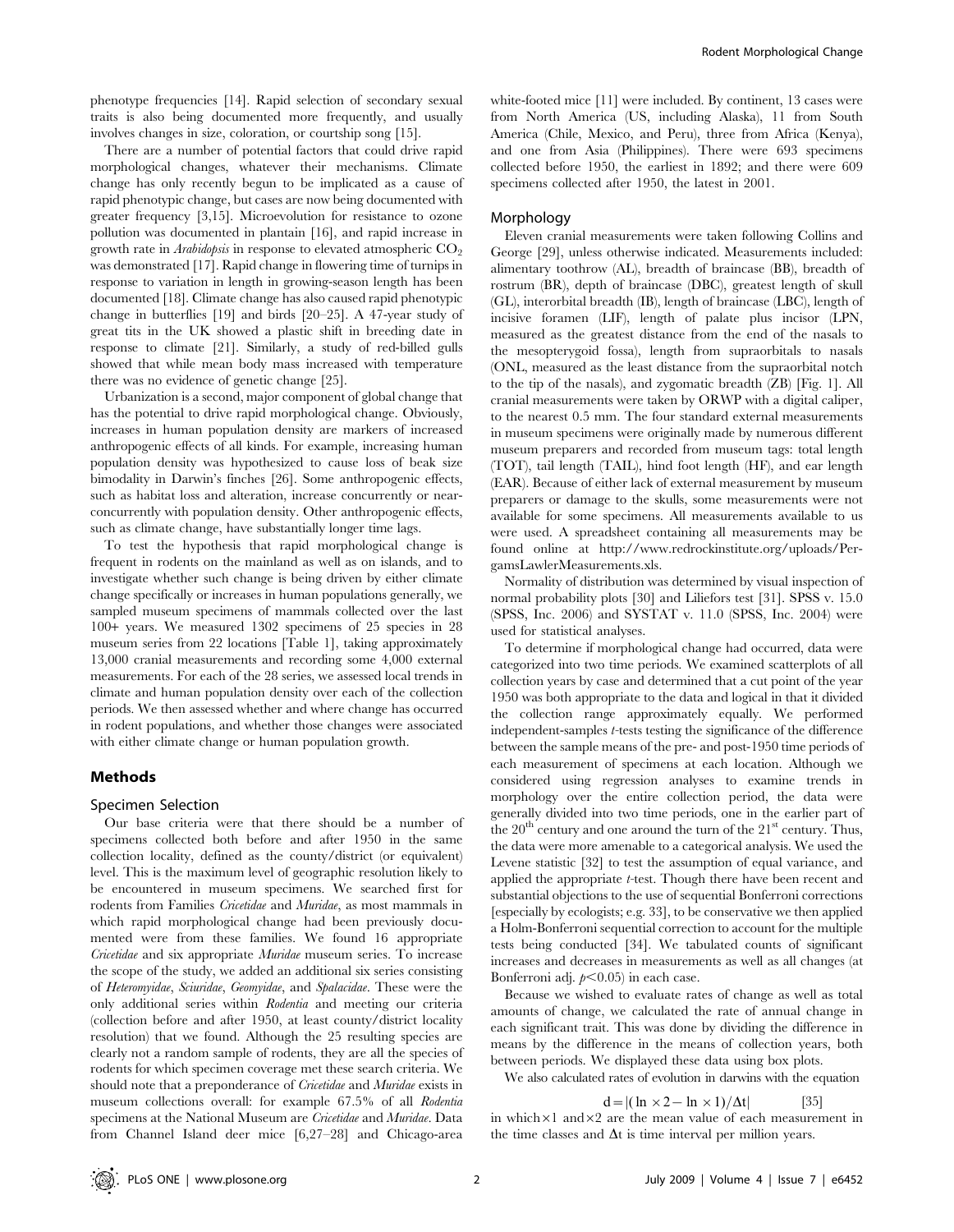| Case                     | Family                                | Genus         | Species        | Subspecies     | Continent                 | Country     | State/Province | County/Dist (:Island)   | Z<br>< 1950              | $M$ 0561 $\leq$    |
|--------------------------|---------------------------------------|---------------|----------------|----------------|---------------------------|-------------|----------------|-------------------------|--------------------------|--------------------|
| #                        |                                       |               |                |                |                           |             |                |                         |                          |                    |
|                          | Cricetidae                            | Abrothrix     | longipilis     | apta           | $\mathcal{S}$             | Chile       | Los Lagos      | Llanquihue              | $\overline{1}$           | $\overline{1}$     |
| $\sim$                   | Cricetidae                            | Abrothrix     | olivaceus      | brachiotis     | $\mathfrak{A}$            | Chile       | Aisen          | Aisen                   | 26                       | 25                 |
| $\,$ $\,$                | Cricetidae                            | Abrothrix     | olivaceus      | brachiotis     | $\mathsf{S}\mathsf{A}$    | Chile       | Los Lagos      | Llanquihue              | 57                       | $\overline{1}$     |
| 4                        | Cricetidae                            | Abrothrix     | olivaceus      | pencanus       | $\mathsf{S}\mathsf{A}$    | Chile       | La Araucania   | Malleco                 | $\overline{1}$           | 30                 |
| $\overline{5}$           | Cricetidae                            | Abrothrix     | sanborni       |                | $\mathsf{S}\mathsf{A}$    | Chile       | Los Lagos      | Chiloe                  | $\overline{6}$           | $\overline{C}$     |
| $\circ$                  | Cricetidae                            | Akodon        | xanthorhinus   | xanthorhinus   | $\mathbb S$               | Chile       | Magallanes     | Magallanes              | 54                       | 23                 |
| $\overline{\phantom{a}}$ | Cricetidae                            | Lemmus        | trimucronatus  | nigripes       | $\lessgtr$                | USA         | Alaska         | Aleutians:St. George I. | $_{29}$                  | 23                 |
| $\infty$                 | Cricetidae                            | Microtus      | mexicanus      | mexicanus      | $\mathbb{S}^{\mathsf{A}}$ | Mexico      | Mexico         | Toluca                  | $\overline{\mathcal{L}}$ | $\frac{8}{2}$      |
| $\sigma$                 | Cricetidae                            | Microtus      | pennsylvanicus | pennsylvanicus | $\lessgtr$                | USA         | Illinois       | Cook                    | 22                       | $\overline{31}$    |
| $\overline{c}$           | Cricetidae                            | Microtus      | pennsylvanicus | pennsylvanicus | $\lessgtr$                | <b>USA</b>  | Wisconsin      | Dodge                   | $\overline{24}$          | $\frac{5}{1}$      |
| $\overline{-}$           | Cricetidae                            | Peromyscus    | leucopus       | noveboracensis | $\lessgtr$                | <b>USA</b>  | Illinois       | Lake                    | 54                       | 45                 |
| $\overline{\mathsf{c}}$  | Cricetidae                            | Peromyscus    | maniculatus    | anacapae       | $\lessgtr$                | USA         | California     | Ventura:Anacapa I.      | 39                       | 58                 |
| $\overline{1}$           | Cricetidae                            | Peromyscus    | maniculatus    | blandus        | $\frac{1}{2}$             | USA         | New Mexico     | Otero                   | $\frac{6}{2}$            | $\overline{4}$     |
| $\overline{4}$           | Cricetidae                            | Peromyscus    | maniculatus    | elusus         | $\lessgtr$                | USA         | California     | Ventura: S. Barbara I.  | 29                       | 23                 |
| 15                       | Cricetidae                            | Peromyscus    | maniculatus    | nubiterrae     | $\lessgtr$                | USA         | Kentucky       | Harlan                  | $18$                     | $\frac{8}{2}$      |
| $\overline{a}$           | Cricetidae                            | Peromyscus    | maniculatus    | santacruzae    | $\lessgtr$                | USA         | California     | Ventura:Santa Cruz I.   | $\overline{6}$           | $\overline{1}$     |
| $\overline{1}$           | Geomyidae                             | Thomomys      | umbrinus       | umbrinus       | $\mathcal{S}$             | Mexico      | Mexico         | Toluca                  | $\overline{13}$          | $\overline{4}$     |
| $\overline{8}$           | Heteromyidae                          | Chaetodipus   | fallax         | fallax         | $\lessgtr$                | USA         | California     | San Diego               | F                        | 25                 |
| $\overline{6}1$          | Heteromyidae                          | Dipodomys     | merriami       | merriami       | $\lessgtr$                | USA         | Arizona        | Yuma                    | 36                       | 38                 |
| 20                       | Muridae                               | Lophuromys    | flavopunctatus | zena           | AFR                       | Kenya       | Central        | Kiambu                  | $\overline{24}$          | $\overline{1}$     |
| $\overline{2}$           | Muridae                               | Oligoryzomys  | longicaudatus  | philippii      | $\mathcal{S}$             | Chile       | Aisen          | Aisen                   | $\overline{2}1$          | $\overline{4}$     |
| $\approx$                | Muridae                               | Phyllotis     | xanthopygus    | chilensis      | $\mathbb{S}^{\mathbb{A}}$ | Peru        | Arequipa       | Arequipa                | $\overline{c}$           | $\overline{c}$     |
| 23                       | Muridae                               | Phyllotis     | xanthopygus    | chilensis      | $S\!A$                    | Peru        | Arequipa       | Caylloma                | 23                       | $\frac{6}{2}$      |
| $\overline{24}$          | Muridae                               | Praomys       | jacksoni       |                | AFR                       | Kenya       | Central        | Kiambu                  | 23                       | $\frac{\infty}{2}$ |
| 25                       | Muridae                               | <b>Rattus</b> | tanezumi       | mindanensis    | ASIA                      | Philippines | Negros I.      | Negros Oriental         | 33                       | 26                 |
| $\frac{26}{5}$           | Sciuridae                             | Sciurus       | carolinensis   | pennsylvanicus | $\lessgtr$                | USA         | llinois        | Cook                    | $\overline{1}$           | $\overline{9}$     |
| 27                       | Sciuridae                             | Tamias        | striatus       | griseus        | $\frac{1}{2}$             | USA         | Illinois       | Lake                    | $\overline{9}$           | $\overline{c}$     |
| 28                       | Spalacidae                            | Tachyoryctes  | splendens      | naivashae      | <b>AFR</b>                | Kenya       | Rift Valley    | Nakuru                  | $\epsilon$               | $\infty$           |
|                          |                                       |               |                |                |                           |             |                | Totals                  | 693                      | 609                |
|                          | doi:10.1371/journal.pone.0006452.t001 |               |                |                |                           |             |                |                         |                          |                    |

## $\frac{1}{2}$ . PLoS ONE | www.plosone.org 2009 3 July 2009 | Volume 4 | Issue 7 | e6452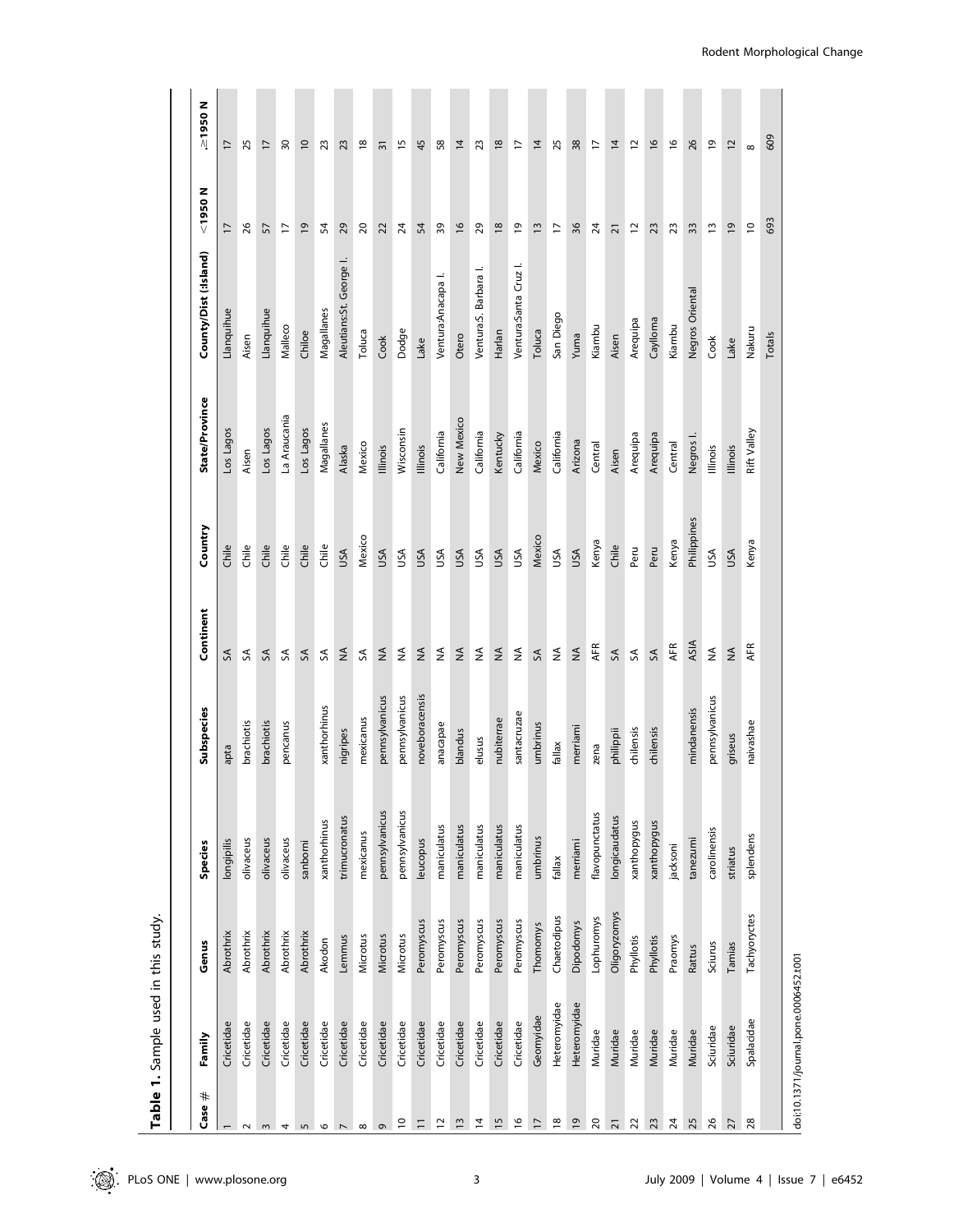

Figure 1. 15 measurements used in this paper. Total length (TOT), tail length (TAIL), hind foot length (HF), ear length (EAR), alimentary toothrow (AL), breadth of braincase (BB), breadth of rostrum (BR), depth of braincase (DBC), greatest length of skull (GL), interorbital breadth (IB), length of braincase (LBC), length of incisive foramen (LIF), length of palate plus incisor (LPN, measured as the greatest distance from the end of the nasals to the mesopterygoid fossa), length from supraorbitals to nasals (ONL, measured as the least distance from the supraorbital notch to the tip of the nasals), and zygomatic breadth (ZB). doi:10.1371/journal.pone.0006452.g001

To summarize changes in both size and shape over time, we performed principal component analyses (PCA) on the correlation matrix of the rates of changes of the 15 traits. The PCA was based on 28 replicates corresponding to the 28 series of specimens examined. Although all measurements used the same units (millimeters), there was an order of magnitude difference between external and cranial measures. Therefore, to avoiding having the external measures of body size dominate the PCA factors and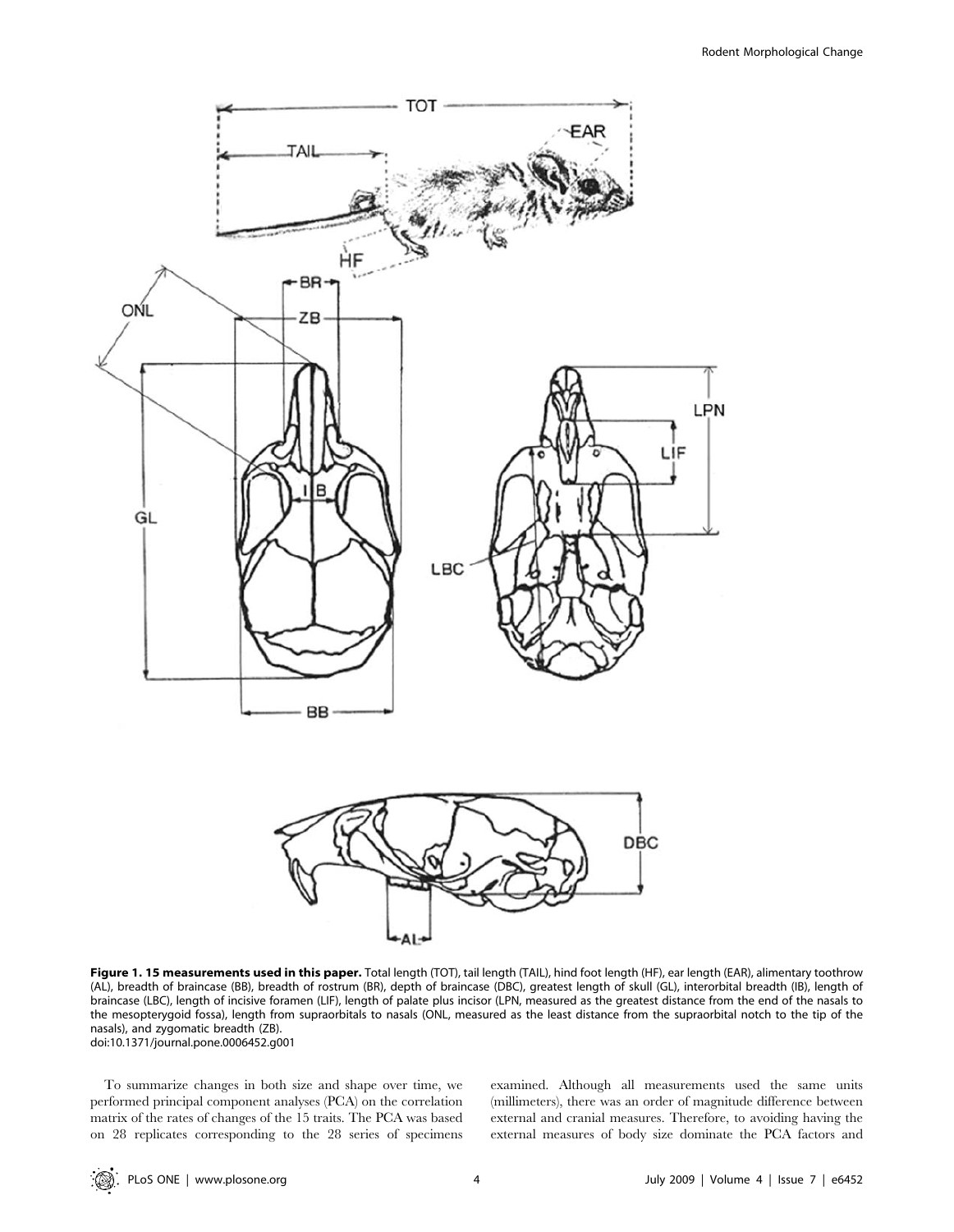obscure contributions of the skull morphology, we used the correlation matrix rather than the covariance matrix. Pairwise deletion was chosen to minimize losses of sample sizes because of missing character data. We chose the number of factors to retain by requiring minimum eigenvalues to equal 1.0,  $\gamma = 1.0000$ , and we used a Varimax orthogonal rotation. We used the first four factor scores as values for further analyses.

#### Drivers of change

We explored the relationships between the changes in the morphological traits and potential environmental drivers based on changes in human population density and climate. Population data were estimated using data from the US Census Bureau and http://populstat.info. We calculated the trends in human population at each location between the mean of the year of the pre-1950 time period and the mean year of the post-1950 time period for each site [Table S1]. From the US Census we were able to estimate county-level population data for each US location from the closest decennial census. We were also able to obtain district/ county-level data for Negros Island in the Philippines, but were able to obtain only province/state level data for most other locations. We were unable to get any population data for the early time-period for the Kenya locations.

Climate data were derived from the Climate Research Unit's TS2.1 global dataset [36–37]. The CRU dataset is a continuous global climatology for the period of 1901–2002 based on global meteorological station data modeled to half-degree resolution. We calculated trends in total annual precipitation and average annual minimum, maximum, and mean monthly temperatures as well as annual monthly minimum and maximum temperature and precipitation for the time period defined by the year of the first and last specimens sampled in each case. Trends were calculated as the slope of a linear regression of the given climate variable against time. Given the strong correlations among these variables, we chose to use trends in mean annual temperature and total annual precipitation in these analyses. Current temperatures were calculated as the mean annual temperature for the sample period at each site.

We explored potential associations between the general morphological changes and the four potential environmental drivers using general linear models. Although we expected some of these relationships to be non-linear, and perhaps modal, inspection of scatter plots provided no justification for non-linear models. We modeled each of four PCA factors as a function of trends in population density, current temperature, and trends in temperature and precipitation. We used general linear models with a backwards step-wise selection procedure with variable retention based on an  $\alpha$  of 0.05. When appropriate, variables were transformed with power functions to meet assumptions of normality.

#### Results

#### Morphology

Of the 15 traits $\times$ 28 series = 420 possible tests, 19 were not performed because measurements did not exist for at least one of the two time periods. This was usually because the external measure of ear length was not always taken pre-1950, but sometimes was because of cranial damage. Of the remaining 401 traits, 161 changed significantly at the 5% level before sequential Bonferroni correction. Using a corrected  $\alpha$  of 0.05/  $401 = 0.000124$  for the first test, 61 changes were still significant, or a mean of 2.2 changes per case [Table 2, Fig. 2]. There were 31 increases in measurements and 30 decreases. In general,

significant changes were well distributed between external and cranial traits: there were 20 external changes and 41 cranial changes. The three cases with the greatest number of changes included two mainland sites and one island site and were very distant from each other: Lophuromys flavopunctatus zena (yellowspotted brush-furred rat) from Kenya (7 changes), Peromyscus maniculatus anacapae (Anacapa Island deer mouse) from California (6 changes), and Peromyscus leucopus noveboracensis (northern whitefooted mouse) from Illinois (5 changes).

Total percent change, annual percent change, and rate of change in darwins are given in Table S2. A graph of box plots of the rates of annual changes of significant traits is given in Fig. 3. This figure allows us to view the full range of significant changes for each trait, and how this range relates to a zero baseline. It also allows us to easily identify and gauge extreme and outlier cases. The greatest individual positive changes were 50.2% total over 79 years  $(0.63\% / year, 6170 d)$  in ear length in *Chaetodipus fallax fallax* (northwestern San Diego pocket mouse) from California [Fig. 3, case #18] and 40.3% total over 69 years  $(0.58\% / \text{year}, 5669 d)$  in zygomatic breadth in Peromyscus leucopus noveboracensis [Table S2]. The greatest negative changes were  $-27.0\%$  total over 48 years  $(-0.56\% / \text{year}, 5456 d)$  in tail length and  $-16.6\%$  total over 48 years ( $-0.35\%$ /year, 3353 d) in hind foot length, both in Lemmus trimucronatus nigripes (black-footed brown lemming) from Alaska's St. George Island [Fig. 3, case  $#7$ ]. Rates of change of significant traits ranged from 549 to 6170  $d$  (geometric mean = 1516  $d$ ), with 45 of the 61 traits changing at  $>1000$  d [Table S2].

Principal component analysis explained of 73.9% of the variance with four factors [Table 3]. Factor I (explaining 38.6% of the variance) represents size of most cranial traits, with all 15 measures loading positively except ear length, which loaded negatively. Eight of these  $15$  measures have $> 0.5$  loading. In contrast, Factor II (14.3%) consists primarily of external size measurements other than total length, and loading positively. Factor III (13.6%) discriminates using length of incisive foramen and depth of brain case. Factor IV (7.6%) has greatest contribution from total length.

#### Drivers of change

There were no clear associations between the general trends in morphology (as measured by the PCA factor scores) and the four potential environmental drivers. Given the lack of associations with the general trends, we explored relationships between the changes in individual traits and the four potential environmental drivers. We used generalized linear models with the same procedure described above for the models built for the PCA scores. Because the US population data were obtained with consistent standards, were always available to at least county-level resolution, and were gathered by a single source (US Census Bureau), we had substantially higher confidence in these data. Accordingly, in addition to building models for all cases, we also built separate models for the US cases. Sequential Bonferroni correction was also applied to these  $15$  traits $\times4$  potential drivers = 60 tests. Using a corrected  $\alpha$  of  $0.05/60 = 0.00083$  for the first test, 15 relationships were found to be significant. Models built with the whole dataset revealed changes in five traits that were associated with the potential drivers [Table 4]. Changes in three traits (breadth of rostrum, length of palate plus incisor, and length from supraorbitals to nasals) were positively associated with changes in precipitation. Changes in two traits were associated with changes in temperature and a change in one trait (length from supraorbitals to nasals) was associated with a change in human population density. Models built with only the US cases revealed three associations with changes in human population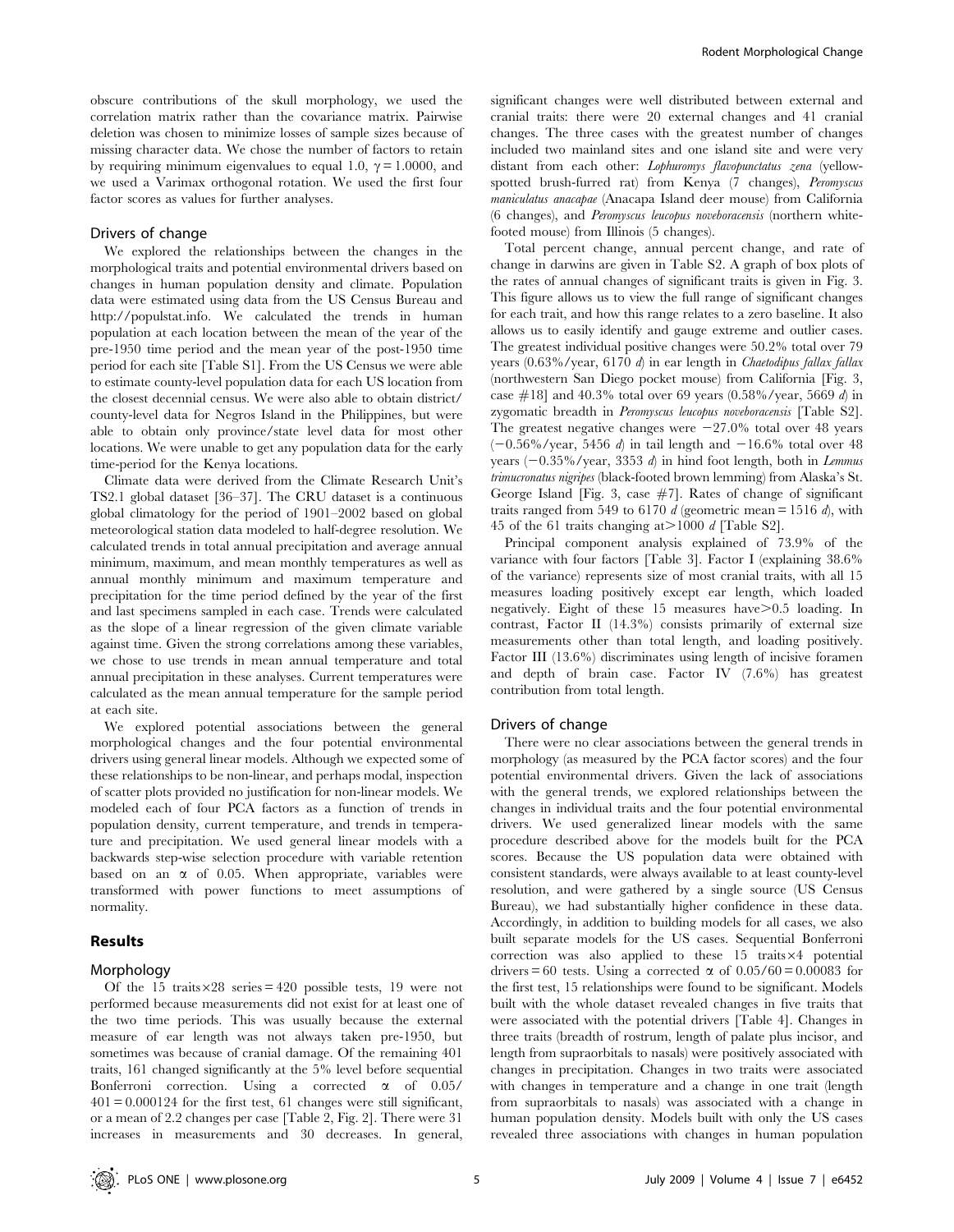|                                                        | ABSMEAN            | 0.0010       | 0.0006                   |        |   |                  |         | 0.0035         | 0.0006         | 0.0018         | 0.0013         | 0.0040                   | 0.0012           | 0.0011         | 0.0018         |               | 0.0023        |                | 0.0064                   | 0.0010         | 0.0012                   | 0.0007         |                |    | 0.0013                   | 0.0025        | 0.0025                   | 0.0015          | 0.0017 |                  |
|--------------------------------------------------------|--------------------|--------------|--------------------------|--------|---|------------------|---------|----------------|----------------|----------------|----------------|--------------------------|------------------|----------------|----------------|---------------|---------------|----------------|--------------------------|----------------|--------------------------|----------------|----------------|----|--------------------------|---------------|--------------------------|-----------------|--------|------------------|
|                                                        | <b>ABS</b>         | $\sim$       | $\overline{\phantom{0}}$ |        |   |                  |         | 4              |                | $\sim$         | $\sim$         | $\circ$                  | $\mathsf{L}\cap$ | $\sim$         | 4              |               | $\sim$        |                | $\overline{\phantom{0}}$ | $\sim$         | $\overline{\phantom{a}}$ | $\sim$         |                |    | 4                        | 4             | $\overline{\phantom{0}}$ | $\sim$          | 4      | 61               |
|                                                        | <b>NEG</b>         | $\mathsf{c}$ | $\overline{ }$           |        |   |                  |         | 4              |                | $\overline{ }$ | $\sim$         |                          | $\sim$           |                | $\,$ $\,$      |               | $\sim$        |                |                          |                | $\overline{ }$           |                |                |    | $\,$ $\,$                |               |                          |                 |        | $\overline{50}$  |
|                                                        | POS                |              |                          |        |   |                  |         |                | $\overline{ }$ | $\overline{ }$ |                | $\circ$                  | $\sim$           | $\sim$         | $\overline{ }$ |               |               |                | $\overline{ }$           | $\,$ $\,$      |                          | $\sim$         |                |    | $\overline{\phantom{0}}$ | 4             | $\overline{ }$           | $\sim$          | 4      | $\overline{5}$   |
|                                                        | $\vec{a}$          | $-0.0010$    |                          |        |   |                  |         |                |                |                | $-0.0008$      |                          |                  |                |                |               |               |                |                          |                |                          |                |                |    | $-0.0008$                |               |                          |                 |        | $\sim$           |
|                                                        |                    |              |                          |        |   |                  |         |                |                |                |                |                          | $-0.0006$        |                |                |               |               |                |                          |                |                          |                |                |    |                          |               |                          |                 |        |                  |
|                                                        | DBC                |              |                          |        |   |                  |         |                |                |                |                |                          |                  |                |                |               |               |                |                          |                |                          |                |                |    |                          | 0.0029        | 0.0025                   |                 |        | $\sim$           |
|                                                        | $\mathbf{z}$       |              |                          |        |   |                  |         |                |                |                |                |                          |                  |                |                |               |               |                |                          |                | $-0.0011$                |                |                |    |                          | 0.0020 0.0019 |                          |                 | 0.0016 | $\sim$           |
|                                                        | ă                  |              |                          |        |   |                  |         |                |                |                |                | 0.0026                   |                  |                |                |               |               |                |                          |                |                          |                |                |    |                          |               |                          | 0.0022          |        | $\sim$           |
|                                                        |                    | $-0.0010$    |                          |        |   |                  |         |                |                |                |                |                          |                  |                |                |               |               |                |                          |                | $-0.0011$                |                |                |    |                          |               |                          |                 |        |                  |
|                                                        | ں<br>وا            |              |                          |        |   |                  |         |                |                |                |                | 0.0050                   |                  |                |                |               |               |                |                          |                |                          | 0.0007         |                |    |                          |               |                          | 0.0009          |        | 5                |
|                                                        | ≝                  |              |                          |        |   |                  |         |                |                |                |                |                          | $-0.0020$        |                |                |               | $-0.0026$     |                |                          | 0.0006         |                          |                |                |    | $-0.0008$                |               |                          |                 |        | 4                |
|                                                        |                    |              |                          |        |   |                  |         |                |                |                |                |                          |                  |                |                |               |               |                |                          |                | $-0.0009$                |                |                |    |                          |               |                          |                 |        |                  |
|                                                        | 88                 |              |                          |        |   |                  |         |                |                |                |                | 0.0044                   |                  | 0.0011         |                |               |               |                |                          |                |                          |                |                |    |                          |               |                          |                 |        | $\sim$           |
|                                                        | ತ                  | $-0.0010$    |                          |        |   |                  |         |                |                |                |                | 0.0047                   |                  |                |                |               |               |                |                          |                | $-0.0011$                | 0.0007         |                |    |                          |               |                          |                 | 0.0016 | 5                |
|                                                        |                    |              |                          |        |   |                  |         |                | 0.0006         | 0.0008         |                |                          |                  |                | 0.0012         |               |               |                |                          | 0.0006         | $-0.0013$                |                |                |    |                          |               |                          |                 | 0.0020 |                  |
|                                                        | <b>NIC</b>         |              |                          |        |   |                  |         |                |                |                |                |                          |                  |                |                |               |               |                |                          |                |                          |                |                |    |                          |               |                          |                 |        | $\circ$          |
|                                                        | 28                 |              |                          |        |   |                  |         |                |                |                |                | 0.0058                   |                  | 0.0012         |                |               |               |                |                          |                | $-0.0013$                |                |                |    |                          |               |                          |                 |        | $\sim$           |
|                                                        |                    |              |                          |        |   |                  |         |                |                |                |                |                          | 0.0007           |                |                |               |               |                |                          |                |                          |                |                |    | $-0.0016$                |               |                          |                 | 0.0015 |                  |
|                                                        | 66                 |              |                          |        |   |                  |         |                |                |                |                |                          |                  |                |                |               |               |                |                          |                |                          |                |                |    |                          |               |                          |                 |        | $\sim$           |
|                                                        | EAR                |              |                          |        |   |                  |         | $-0.0034$      |                |                |                | 0.0016                   | 0.0012           |                |                |               |               |                | 0.0064                   | 0.0017         |                          |                |                |    | 0.0020                   | 0.0031        |                          |                 |        | $\overline{ }$   |
|                                                        |                    |              | $-0.0006$                |        |   |                  |         | $-0.0035$      |                |                | $-0.0018$      |                          | $-0.0015$        |                | $-0.0019$      |               | $-0.0016$     |                |                          |                |                          |                |                |    |                          |               |                          |                 |        |                  |
|                                                        | 뚶                  |              |                          |        |   |                  |         |                |                |                |                |                          |                  |                |                |               |               |                |                          |                |                          |                |                |    |                          |               |                          |                 |        | $\mathsf{\circ}$ |
|                                                        | <b>TAIL</b>        |              |                          |        |   |                  |         | $-0.0056$      |                | $-0.0028$      |                |                          |                  |                | $-0.0023$      |               | $-0.0027$     |                |                          |                |                          |                |                |    |                          |               |                          |                 |        | 4                |
|                                                        |                    |              |                          |        |   |                  |         |                |                |                |                |                          |                  |                |                |               |               |                |                          |                | $-0.0015$                |                |                |    |                          |               |                          |                 |        |                  |
|                                                        | īот                |              |                          |        |   |                  |         | $-0.0014$      |                |                |                |                          |                  |                | $-0.0018$      |               |               |                |                          |                |                          |                |                |    |                          |               |                          |                 |        | $\sim$           |
|                                                        |                    |              |                          |        |   |                  |         |                |                |                |                |                          |                  |                |                |               |               |                |                          |                |                          |                |                |    |                          |               |                          |                 |        |                  |
| Table 2. Table showing results of independent t-tests. | $\mathsf{Case} \#$ |              |                          |        |   |                  |         |                |                |                |                |                          |                  |                |                |               |               |                |                          |                |                          |                |                |    |                          |               |                          |                 |        |                  |
|                                                        |                    |              | $\sim$                   | $\sim$ | 4 | $\mathsf{L}\cap$ | $\circ$ | $\overline{a}$ | $\infty$       | $\circ$        | $\overline{0}$ | $\overline{\phantom{0}}$ | $\overline{c}$   | $\overline{1}$ | $\overline{4}$ | $\frac{5}{1}$ | $\frac{6}{2}$ | $\overline{1}$ | 18                       | $\overline{0}$ | $20$                     | $\overline{2}$ | $\overline{2}$ | 23 | $\overline{24}$          | 25            | 26                       | $\overline{27}$ | 28     |                  |

ABSMEAN

A sequential Bonferroni-Holm test was applied. Annual rates of change are the values given. NEG is the

absolute values.

doi:10.1371/journal.pone.0006452.t002

#

 $#$  traits that grew smaller over time, POS the

#

traits that grew larger, ABS the sum of the two, ABSMEAN the mean of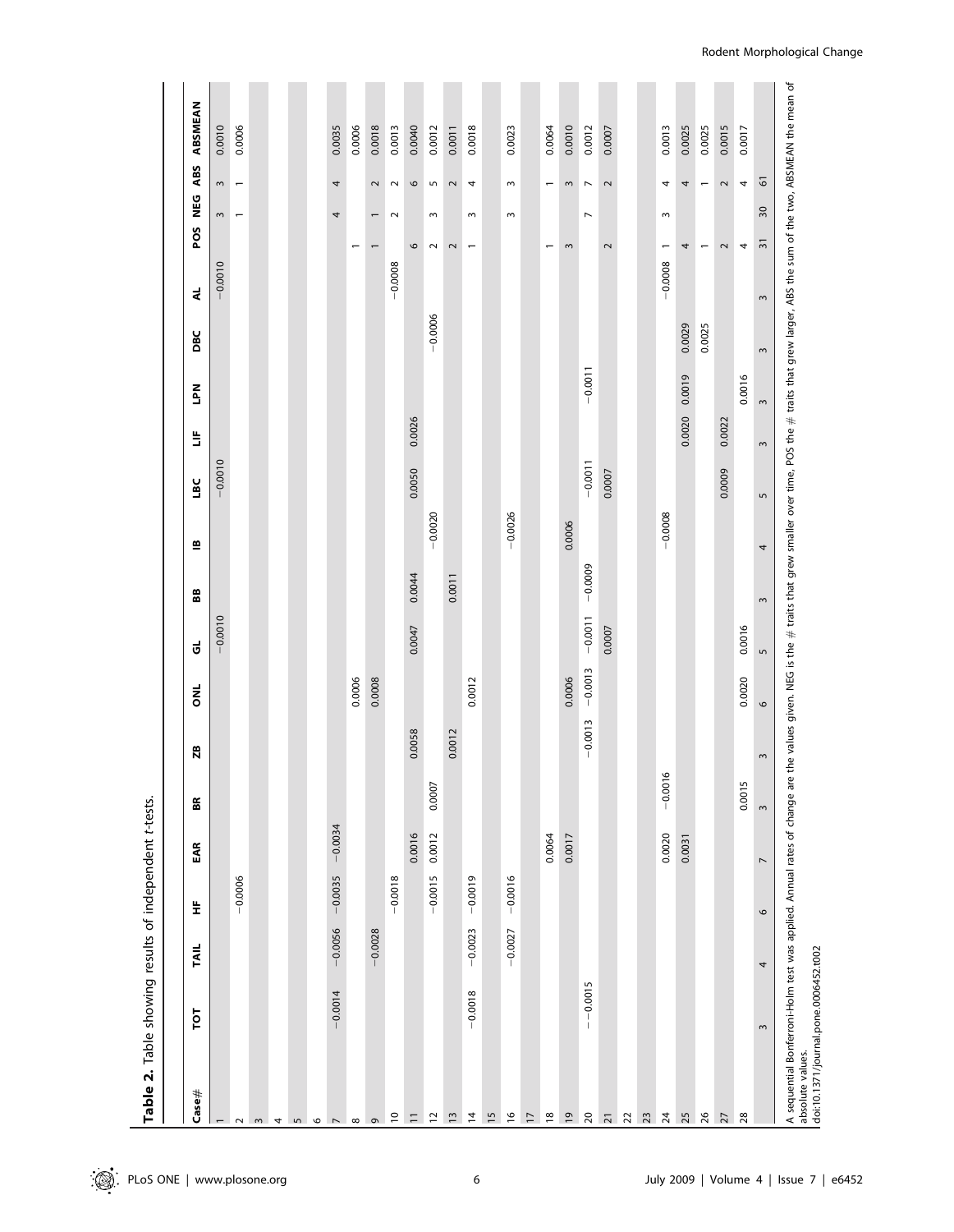#### Trait Changes Sig. With Seg. Bonferroni



Figure 2. Histograms showing frequency distributions of significant trait changes before and after sequential Bonferroni correction. Left: frequency distribution of rates of annual changes significant before Bonferroni correction. Right: frequency distribution of rates of annual changes significant after sequential Bonferroni correction. doi:10.1371/journal.pone.0006452.g002

density, three with changes in precipitation, one with the trend in temperature, and two with current temperature [Table 4].

**Trait Changes Sig. Without Bonferroni** 

#### Discussion

Humans have the ability to greatly alter local and global environments. Species that can respond quickly to these changes through phenotypic plasticity, migration, or rapid evolution have a distinct advantage in a dynamic world dominated by rapid landuse and climatic change. Most (20) of the 28 cases in our study showed changes in at least one—and as many as 7—morphological traits over some portion of the last century. Thus, at least for the last 100 years, rapid morphological change in some rodents seems to be frequent, and occurs on the mainland as well as on islands. Many of the changes we highlight here represent substantial morphological alterations. To give some context, the rates of change we found range from 549 to 6170 d [geometric mean  $= 1516$  d, Table S2], a range similar to those found in wellknown examples of rapid evolution such as beak length in Florida soapberry bugs, wing length (but not beak length) in Galapagos finches, or female age (but not spot number or size) in Trinidadian guppies [2]. The rates of change in this study are larger but still on the order of those found in historical colonization events (about 500 d) but much lower than those measured in laboratory selection experiments [about 60,000 d; 38].

Although our results clearly demonstrate rapid morphological changes, they do not conclusively link these changes to particular environmental drivers. There were no relationships between the PCA factor scores summarizing the changes in morphological traits and the four potential environmental drivers. The fact that there were some associations between the changes in individual traits and each of the four drivers indicates that although trends in some morphological characteristics may be correlated, the drivers for the changes in those traits may well be different across cases. Indeed, some drivers may interfere with one another as well. This would explain why the PCA did not lead to any significant trends, as selection on size might be favored by some drivers and not by others.

The links between morphological changes and potential drivers that we did identify did not clearly support two established biogeographic rules explaining rates of morphological change. Using total length as a surrogate for body mass, we did not find significant relationships between total length and either current temperature or change in temperature over time. Accordingly, Bergmann's Rule [39] was not corroborated by our data. We did find that some individual traits changed significantly with either current temperature or change in temperature over time, but they changed in both directions. Greatest length of skull and ear length grew larger with increasing average annual current temperature, corroborating Allen's Rule [40]. However, tail length, intermeatus breadth, and occipital-nasal length grew smaller with increasing temperature, contradicting Allen's rule. A contributing factor to Allen's Rule may be that the growth of cartilage is partly dependent on temperature, which grows quicker at warm temperatures (41). Unfortunately this finding does not shed additional light on our results, because our two largely cartilaginous traits (ear and tail length) behaved in opposition when considering temperature. Evolutionary rates are generally expected to be faster in warmer climates [42–45]: and thus one could speculate that a positive association between ear length and temperature is due to the use of the ear by mammals for temperature regulation.

There were more significant associations when cases were restricted to those located in the US [even though statistical power was diminished, Table 4]. This may be because the US population data were more accurate or had greater geographic resolution. Most links were with changes in human population density over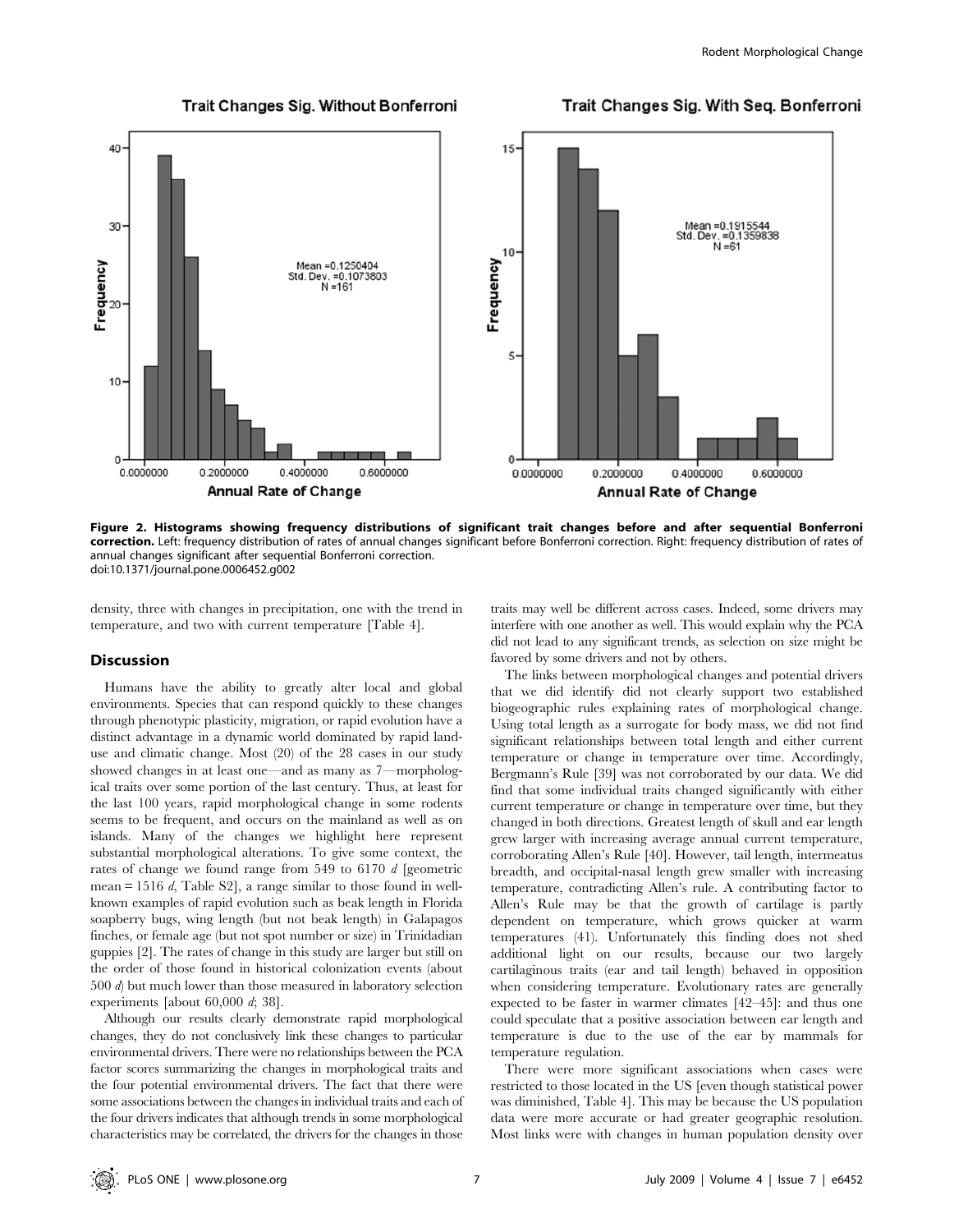#### **Boxplots of Significant Traits**



Figure 3. Box plots of rates of significant annual changes. Includes all cases for which changes were significant at  $p<0.05$  after sequential Bonferroni correction. The length of the box is the interquartile range (IQR) computed from Tukey's hinges. Values more than three IQR's from the end of a box are extremes and are labeled with asterisks. Values more than 1.5 IQR's but less than 3 IQR's from the end of the box are outliers and are labeled with circles. Each extreme and outlier is labeled by case number as in Table 1. doi:10.1371/journal.pone.0006452.g003

time and/or change in precipitation. Some of this makes intuitive sense: as human population density increases, so do quality and abundance of rodent food sources, and we might expect rodents to grow larger (total length and hind foot length). It also makes general sense that size is positively associated with precipitation. Precipitation is positively associated with net primary productivity—although the relationship also depends on solar radiation [46]—and thus more rain can lead to more vegetation and thus potentially more food resources. It is not clear, however, why such size increases should be restricted to two measures related to nasal length and a measure of braincase depth.

The trait with the most explained deviance was occipital-nasal length, a hybrid measure of nasal length as well as width [Fig. 1]. Using all cases globally, a model composed of changes in population density and precipitation explained 58% of deviance [Table 4]. Explanatory power went up even further using only US cases: 75% of deviance was explained with changes in population density, temperature, and precipitation. We might speculate that this trait increased with human population and precipitation because these led to greater food resources, but decreased with higher temperatures not because of endothermic reasons but because the trait might also be involved in olfaction and the search for food. Therefore the need for a large nasal cavity was less important and there was a decrease in size.

With additional studies, it might be possible to explore some of the hypotheses generated by our correlations between morphological changes and environmental factors. For example, by looking for morphological changes at sites that are known to have experienced each of four combinations of large temperature increases, no temperature increases, changes in food resources, and no changes in food resources, one could begin to tease apart the relationship of these two factors and occipital-nasal length. One could also use a combination of bioenergetic models and additional targeted sampling of specimens to explore the degree to which changes in ear-size could be a product of thermal regulation.

There are, of course, limitations to the conclusions we may draw from these data. Although we found some significant associations with potential environmental drivers, the majority of the changes in morphology were not linked to changes in climate or human population density. Although it may be that these factors have not played a major role in driving the morphological changes we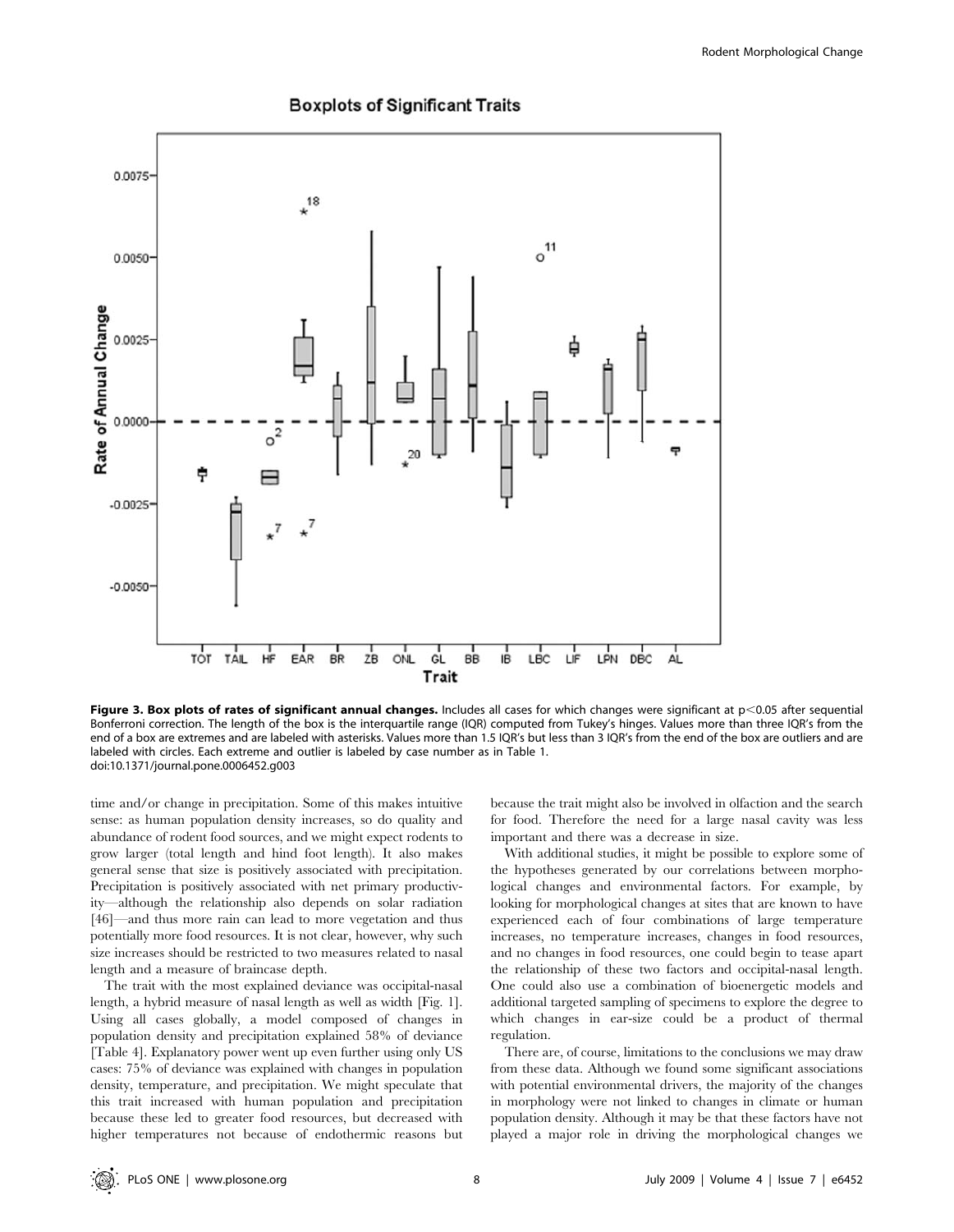Table 3. Rotated factor loadings, from a PCA on the correlation matrix.

| <b>Trait</b>      | <b>Factor</b> |                |           |           |  |  |  |  |  |  |  |  |
|-------------------|---------------|----------------|-----------|-----------|--|--|--|--|--|--|--|--|
|                   | 1             | $\overline{2}$ | 3         | 4         |  |  |  |  |  |  |  |  |
| тот               | 0.04949       | 0.02104        | 0.0574    | 0.9284    |  |  |  |  |  |  |  |  |
| <b>TAIL</b>       | 0.23423       | 0.67735        | 0.17732   | $-0.0455$ |  |  |  |  |  |  |  |  |
| HF                | 0.00167       | 0.77485        | 0.19238   | 0.03975   |  |  |  |  |  |  |  |  |
| EAR               | $-0.037$      | 0.87023        | $-0.0164$ | 0.03834   |  |  |  |  |  |  |  |  |
| ΒR                | 0.76686       | 0.16257        | $-0.3099$ | 0.09852   |  |  |  |  |  |  |  |  |
| ZΒ                | 0.8343        | 0.0176         | 0.34314   | $-0.2099$ |  |  |  |  |  |  |  |  |
| ONL               | 0.8312        | $-0.0598$      | 0.29449   | 0.23954   |  |  |  |  |  |  |  |  |
| GL                | 0.9497        | 0.0532         | 0.2245    | 0.08448   |  |  |  |  |  |  |  |  |
| <b>BB</b>         | 0.75366       | 0.04721        | 0.1876    | $-0.1392$ |  |  |  |  |  |  |  |  |
| IB                | 0.1335        | 0.06827        | 0.75719   | $-0.0626$ |  |  |  |  |  |  |  |  |
| <b>LBC</b>        | 0.89104       | 0.04897        | 0.32303   | 0.03824   |  |  |  |  |  |  |  |  |
| LIF               | 0.42365       | 0.19166        | 0.53907   | 0.28711   |  |  |  |  |  |  |  |  |
| LPN               | 0.8489        | 0.07444        | 0.38397   | 0.10665   |  |  |  |  |  |  |  |  |
| <b>DBC</b>        | 0.21083       | 0.33797        | 0.61469   | 0.11066   |  |  |  |  |  |  |  |  |
| AL                | 0.71308       | 0.35233        | $-0.2722$ | 0.16307   |  |  |  |  |  |  |  |  |
| % $\sigma^2$ exp. | 38.546        | 14.267         | 13.505    | 7.618     |  |  |  |  |  |  |  |  |

We utilized pairwise deletion, the number of factors to retain by requiring minimum eigenvalues to equal 1.0, set  $\gamma$  = 1.0000, and performed a Varimax orthogonal rotation. Loadings>0.5 are in **bold**. doi:10.1371/journal.pone.0006452.t003

measured, it is likely that we had insufficient sample sizes to detect all such linkages. There are also other potential drivers of these morphological changes that we did not measure (e.g., competition or predation pressure from an introduced species). It is also possible that some of the traits studied might be important in sexual selection, and not only natural selection.

Given the absence of genetic analyses, it is impossible for us to attribute the morphological changes we measured to evolution.

Migration and gene flow can interact in complex ways, and can either promote or constrain adaptive divergence through either gene flow or demography [47]. Simply defined, evolution involves changes in the predominant genotypes of a local population as a result of natural selection [48]. The change is either a result of selection favoring a recent mutation or a previously rare genotype. Although it is possible that some or all of the phenotypic changes in our cases are the result of evolution, we do not claim that they have such origins. The museum skins in one case (Peromyscus leucopus noveboracensis) have been DNA sequenced, and morphological changes were found to be best explained by the decline of the local population and its replacement (through migration) with individuals with another genotype better able to survive in local conditions [10–11]. It is possible that at least some other cases in this study involve movement of populations. Determining whether the phenotypic changes we observed were the result of evolutionary change or migration would hypotheses would require sequencing the DNA of the museum skins from the other cases in which morphological changes were observed.

Alternately, we have noted phenotypic plasticity as another potential mechanism of rapid morphological change, and plasticity is notoriously difficult to distinguish from direct genetic evolution [3,12], especially in historical samples. However, type and degree of phenotypic plasticity can also be adaptive, and can also be the result of natural selection [e.g., 49–50]. We should further remember that five of our 28 cases were on islands, and that rapid phenotypic change on islands is often related to gene flow, with founder effects and genetic drift permitting a great deal of stochasticity in the absence of direct selection. Specifically, the rate of microevolution in island rodents varies inversely with island size and directly with distance of the island to the nearest island or mainland [e.g., 6], though there is some evidence that this rate peaks on intermediate size islands and decreases on very large islands [9].

The conclusions that can be drawn from this study are also limited by the geography and taxonomic diversity of our sample. Of the 28 cases we sampled, only four were outside of North and South America: three from Africa (all in Kenya) and one from Asia (Philippines). We had to visit museums in person in order to find

Table 4. Summary of generalized linear models explaining the % difference in each of the listed morphological traits as a function of four potential environmental drivers.

|             | <b>All Cases</b>                 |                                |                              |                          |                                           | <b>US Cases</b>                  |                                |                        |                   |                                           |
|-------------|----------------------------------|--------------------------------|------------------------------|--------------------------|-------------------------------------------|----------------------------------|--------------------------------|------------------------|-------------------|-------------------------------------------|
|             | Percent<br>deviance<br>explained | Population<br>density<br>trend | Current<br>temperature trend |                          | <b>Temperature Precipitation</b><br>trend | Percent<br>deviance<br>explained | Population<br>density<br>trend | Current<br>temperature | trend             | <b>Temperature Precipitation</b><br>trend |
| <b>TOT</b>  |                                  |                                |                              |                          |                                           | 44                               | $+$                            |                        |                   |                                           |
| <b>TAIL</b> | 16                               |                                |                              | $\overline{\phantom{m}}$ |                                           |                                  |                                |                        |                   |                                           |
| HF          |                                  |                                |                              |                          |                                           | 43                               | $+$                            |                        |                   |                                           |
| EAR         |                                  |                                |                              |                          |                                           | 40                               |                                | $+$                    |                   |                                           |
| BR          | 19                               |                                |                              |                          | $+$                                       |                                  |                                |                        |                   |                                           |
| ONL         | 58                               | $^{+}$                         |                              |                          | $^{+}$                                    | 75                               | $^{+}$                         |                        | $\qquad \qquad -$ | $^{+}$                                    |
| GL          | 16                               |                                |                              | $+$                      |                                           |                                  |                                |                        |                   |                                           |
| <b>IB</b>   |                                  |                                |                              |                          |                                           | 47                               |                                | $-$                    |                   |                                           |
| LPN         | 17                               |                                |                              |                          | $+$                                       | 55                               |                                |                        |                   | $^{+}$                                    |
| <b>DBC</b>  |                                  |                                |                              |                          |                                           | 40                               |                                |                        |                   | $+$                                       |

The "+" and "-"symbols denote variables that were included in the models with positive and negative parameter estimates, respectively. An explanation of the two to four letter codes representing the morphological traits can be found in the legend for Fig. 1. Models explaining > 50% of deviance are in **bold**. doi:10.1371/journal.pone.0006452.t004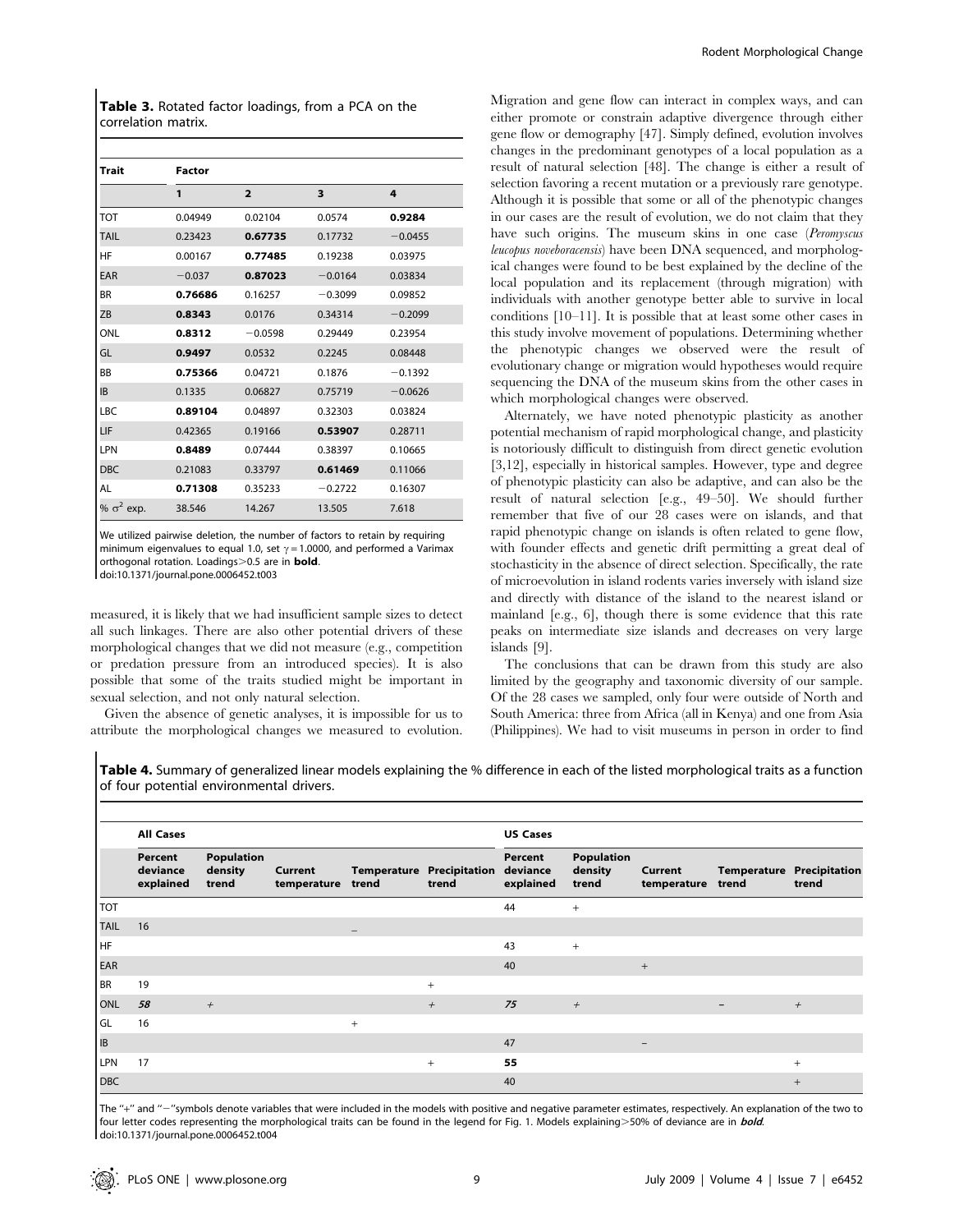appropriate museum series, and funding and time restrictions prevented our doing so outside of the US. We feel confident that additional series exist, that an increased level of commitment would allow sampling of a globally much broader area. Also, we cannot generalize our results to apply to all rodent families: most  $(22/28)$  of our cases were *Cricetidae* and *Muridae*, with the remaining six cases split between Heteromyidae, Sciuridae, Geomyidae, and Spalacidae. So we have samples from only six of the 33 rodent families [51].

Despite these limitations, our results clearly demonstrate rapid morphological change in multiple rodent species from both island and mainland populations. Furthermore, some of these changes appear to be driven by altered climates and growing human populations. Species that are able to respond quickly to environmental changes, whether through phenotypic plasticity, movement, or evolution will have a higher probability of surviving the rapid human-driven land-use and climate changes projected for the coming centuries. Understanding which species and populations have the greatest potential for rapid morphological change, and how species and populations can be managed to enhance their potential to adapt (evolutionarily or otherwise) to rapid phenotypic change, will be critical for conserving biodiversity in the coming century.

#### References

- 1. Pergams ORW, Kareiva P (2009) Support services: A focus on genetic diversity. In: Levin SA, Carpenter SR, Godfray HCJ, Kinzig AP, Loreau M, eds (2009) The Princeton Guide to Ecology. Princeton: Princeton University Press, In press.
- 2. Hendry AP, Kinnison MT (1999) The pace of modern life: Measuring rates of contemporary microevolution. Evol 53: 1637–1653.
- 3. Gienapp P, Teplitsky C, Alho J, Mills J, Merilä J (2008) Climate change and evolution: disentangling environmental and genetic responses. Mol Ecol 17: 167–178.
- 4. Hendry AP, Farrugia TJ, Kinnison MT (2008) Human influences on rates of phenotypic change in wild animal populations. Mol Ecol 17: 200–29.
- 5. Coltman DW, O'Donoghue P, Jorgenson JT, Hogg JT, Strobeck C, Festa-Bianchet M (2003) Undesirable evolutionary consequences of trophy hunting. Nature 426: 655–658.
- 6. Pergams ORW, Ashley MV (2001) Microevolution in island rodents. Genetica 112/113: 245–256.
- 7. Dayan T, Simberloff D (1998) Size patterns among competitors: ecological character displacement and character release in mammals, with special reference to island populations. Mammal Rev 28: 9924.
- 8. Palkovacs EP (2003) Explaining adaptive shifts in body size on islands: a life history approach. Oikos 103: 37–44.
- 9. Heaney L (1978) Island area and body size of insular mammals: Evidence from the tri-colored squirrel (Calloscuirus prevosti) of Southeast Asia. Evol 32: 29-44.
- 10. Pergams ORW, Barnes WM, Nyberg D (2003) Rapid change of mouse mitochondrial DNA. Nature 423: 397.
- 11. Pergams ORW, Lacy RC (2007) Rapid morphological and genetic change in Chicago-area Peromyscus. Mol Ecol 17: 450–463.
- 12. Ghalambor CK, McKay JK, Carroll SP, Reznick DN (2007) Adaptive versus non-adaptive phenotypic plasticity and the potential for contemporary adaptation in new environments. Func Ecol 21: 394–407.
- 13. Hammond KA, Roth J, Janes DN, Dohm MR (1999) Morphological and physiological responses to altitude in deer mice (Peromyscus maniculatus). Phys Biochem Zool 72: 613–622.
- 14. Räsänen K, Kruuk LEB (2007) Maternal effects and evolution on ecological timescales. Func Ecol 21: 408–421.
- 15. Svensson E, Gosden T (2007) Contemporary evolution of secondary sexual traits in the wild. Func Ecol 21: 422–433.
- 16. Davison AW, Reiling K (1995) A rapid change in ozone resistance of Plantago major after summers with high ozone concentrations. New Phyt 131: 337-344.
- 17. Franks SJ, Sim S, Weis AE (2007) Rapid evolution of flowering time by an annual plant in response to a climatic fluctuation. Proc Nat Acad Sci USA 104: 1278–1282.
- 18. Ward DE, Kengen SWM, van der Oost J, de Vos WM (2000) Purification and characterization of the alanine aminotransferase from hyperthermophilic archaeon Pyrococcus furiosus and its role in alanine production. J Bacteriol 182: 2559–2566. 19. Zakharov EV, Hellmann JJ (2009) Genetic differentiation across a latitudinal

gradient in two co-occurring butterfly species: revealing population differences in

Table S1 Changes in human population sizes.

#### Acknowledgments

DOC)

DOC)

Supporting Information

We gratefully thank the museums that provided us access to collections and related support, especially Field Museum, National Museum of Natural History (NMNH), and Chicago Academy of Sciences. We thank C. Ludwig for database programming to help determine appropriate series at NMNH. We thank E. Girvetz for climate data analyses. We thank M. Carleton, D. Guerry, L. Heaney, P. Kareiva, D. Nyberg, B. Patterson, P. Zaradic, Editor E. Svensson, and two anonymous reviewers for suggestions improving this manuscript. ORWP further thanks M. Ashley and W. Barnes, collaborators on earlier papers related to this work.

Found at: doi:10.1371/journal.pone.0006452.s001 (0.09 MB

Table S2 Total and yearly % change of traits, and darwins.

#### Author Contributions

Conceived and designed the experiments: ORWP JJL. Performed the experiments: ORWP JJL. Analyzed the data: ORWP JJL. Contributed reagents/materials/analysis tools: ORWP JJL. Wrote the paper: ORWP JJL.

- 20. Both CJ, Sanz J, Artemyev AA, Blaauw B, Cowie RJ, et al. (2006) Pied flycatchers traveling from Africa to breed in Europe: differential effects of winter and migration conditions on breeding date. Ardea 94: 511–525.
- 21. Charmantier A, McCleery RH, Cole LR, Perrins C, Kruuk LEB, et al. (2008) Adaptive phenotypic plasticity in response to climate change in a wild bird population. Science 320: 5877.
- 22. Möller AP, Szep T (2005) Rapid evolutionary change in a secondary sexual character linked to climatic change. J Evol Biol 18: 481–495.
- 23. Garant D, Sheldon BC, Gustafsson L (2004) Climatic and temporal effects on the expression of secondary sexual characters: genetic and environmental components. Evol 58: 634–644.
- 24. Hegyi G, Torok J, Toth L, Garamszegi LZ, Rosivall B (2006) Rapid temporal change in the expression and age-related information content of a sexually selected trait. J Evol Biol 19: 228–238.
- 25. Teplitsky CJ, Mills A, Alho JS, Yarrall JW, Merilä J (2008) Bergmann's rule and climate change revisited: Disentangling environmental and genetic responses in a wild bird population. Proc Nat Acad Sci USA 105: 13492–13496.
- 26. Hendry AP, Grant PR, Grant BR, Ford HA, Brewer MJ, et al. (2006) Possible human impacts on adaptive radiation: beak size bimodality in Darwin's finches. Proc Roy Soc B 273: 1887–1894.
- 27. Pergams ORW, Ashley MV (1999) Rapid morphological change in Channel Island deer mice. Evol 53: 1573–1581.
- 28. Pergams ORW, Ashley MV (2000) California Island deer mice: genetics, morphometrics, and evolution. In: Browne DR, Mitchell KL, Chaney HW, eds (2000) Proceedings of the Fifth California Islands Symposium: 29 March to 1 April 1999. Santa Barbara, CA: Santa Barbara Mus Nat Hist, 278–288.
- 29. Collins PW, George SB (1990) Systematics and taxonomy of island and mainland populations of western harvest mice (Reithrodontomys megalotis) in southern California. Contributions in Science, Nat Hist Mus Los Angeles Cty 420: 1–26.
- 30. Afifi AV, Clark A, May S (2004) Computer-Aided Multivariate Analysis, 4th ed. Boca Raton, FL: Chapman & Hall/CRC.
- 31. Lilliefors H (1967) On the Kolmogorov-Smirnov test for normality with mean and variance unknown. J Amer Stat Assoc 62: 399–402.
- 32. Brown MB, Forsythe AB (1974) Robust tests for the equality of variances. J Amer Stat Assoc 69: 364–367.
- 33. Moran MD (2003) Arguments for rejecting the sequential Bonferroni in ecological studies. Oikos 100-2: 403–405.
- 34. Holm S (1979) A simple sequentially rejective multiple test procedure. Scand J Stat 6: 65–70.
- 35. Haldane JBS (1949) Suggestions as to quantitative measurement of rates of evolution. Evol 3: 51–56.
- 36. Mitchell TD, Carter TR, Jones PD, Hulme M, New M (2004) A comprehensive set of high-resolution grids of monthly climate for Europe and the globe: the observed record (1901–2000) and 16 scenarios (2001–2100). Tyndall Centre Climate Chge Res Work Paper 55, Available: http://www.tyndall.ac.uk/ publications/working\_papers/wp55.pdf. Accessed March 6, 2009.

a context of climate change. Mol Ecol. In press.